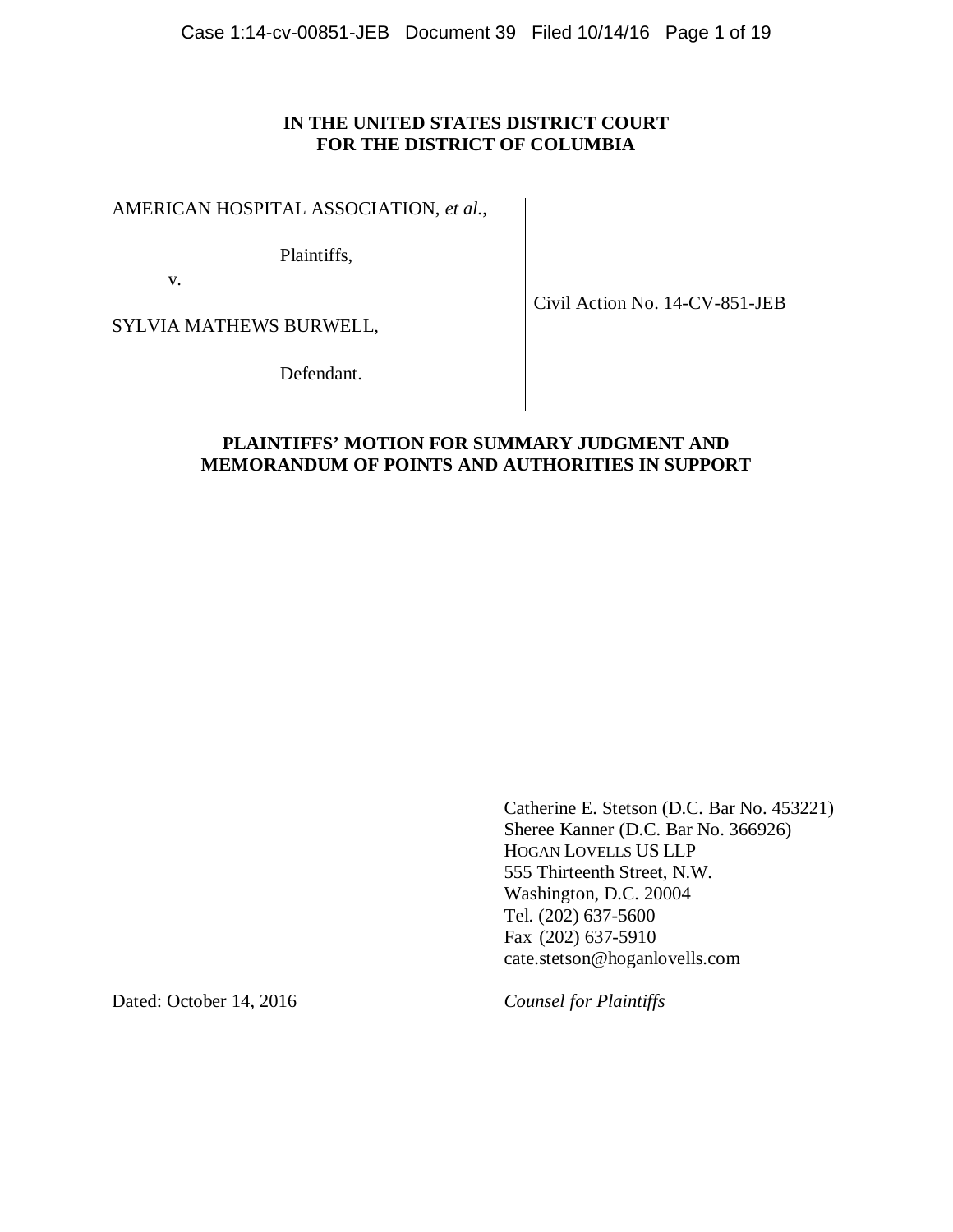# **TABLE OF CONTENTS**

# **Page**

| I.   | The Court Should Require The Secretary To Implement Specific<br>Reforms That Address Both The Existing Backlog And The Future |                                                               |  |
|------|-------------------------------------------------------------------------------------------------------------------------------|---------------------------------------------------------------|--|
|      | A.                                                                                                                            |                                                               |  |
|      | <b>B.</b>                                                                                                                     | The Secretary Must Delay Repayment And Toll Interest          |  |
|      | $\mathcal{C}$ .                                                                                                               | The Secretary Must Penalize RACs For Poor Performance At      |  |
| II.  |                                                                                                                               | Alternatively, The Court Should Require The Secretary To Meet |  |
| III. | The Court Should Require The Secretary To File Status Reports Every                                                           |                                                               |  |
|      |                                                                                                                               |                                                               |  |
|      |                                                                                                                               | <b>CERTIFICATE OF SERVICE</b>                                 |  |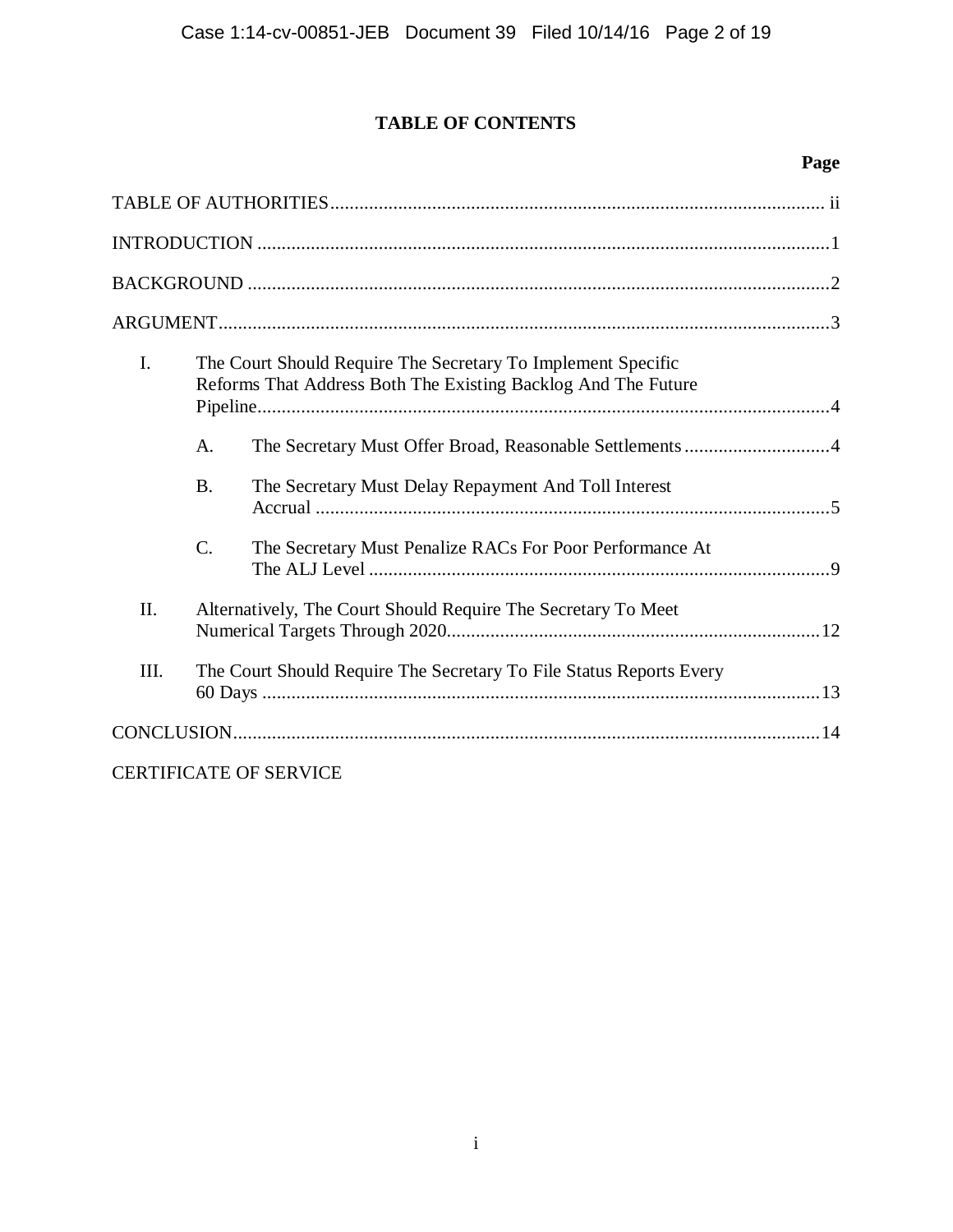# TABLE OF AUTHORITIES

| 70 |
|----|
|    |

# CASES:

| Am. Hosp. Ass'n v. Burwell,                    |
|------------------------------------------------|
| Am. Hosp. Ass'n v. Burwell,                    |
| Peoples v. U.S. Dep't of Agriculture,          |
| U.S. ex rel. Rahman v. Oncology Assocs., P.C., |
| <b>STATUTES:</b>                               |
|                                                |
|                                                |
|                                                |
|                                                |
|                                                |
|                                                |
|                                                |
|                                                |
|                                                |
|                                                |
|                                                |
| <b>REGULATIONS:</b>                            |
|                                                |
|                                                |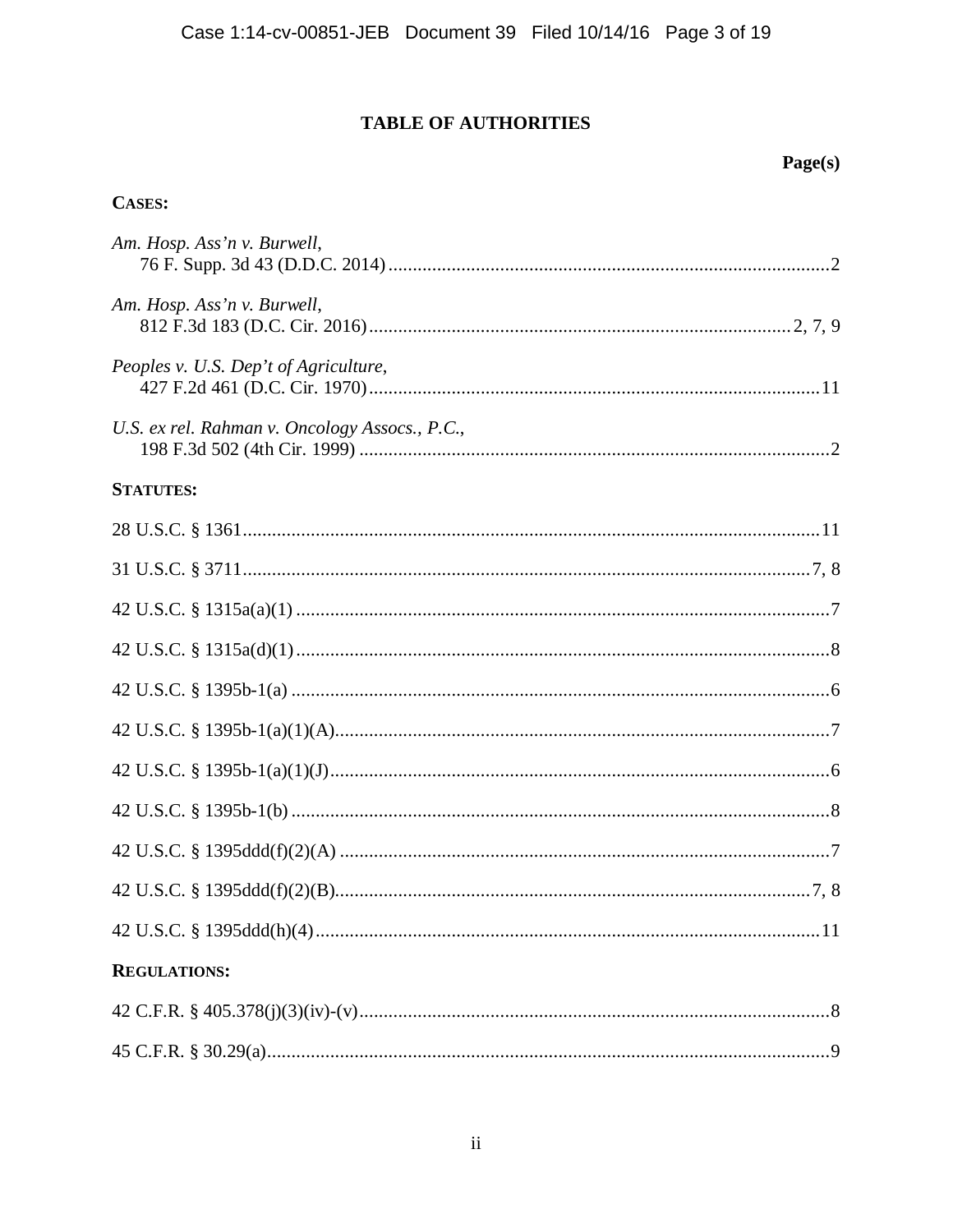# **TABLE OF AUTHORITIES—Continued**

# **Page(s)**

| Medicare Program; Limitation on Recoupment of Provider and Supplier       |  |
|---------------------------------------------------------------------------|--|
| <b>OTHER AUTHORITIES:</b>                                                 |  |
| AHA, Trendwatch Chartbook 2013: Trends Affecting Hospitals and Health     |  |
| CMS, Medical Review and Education, Inpatient Hospital Reviews             |  |
|                                                                           |  |
| HHS, Office of Medicare Hearings and Appeals (OMHA), Workload Information |  |
| U.S. Gov't Accountability Office, Medicare Fee-for-Service: Opportunities |  |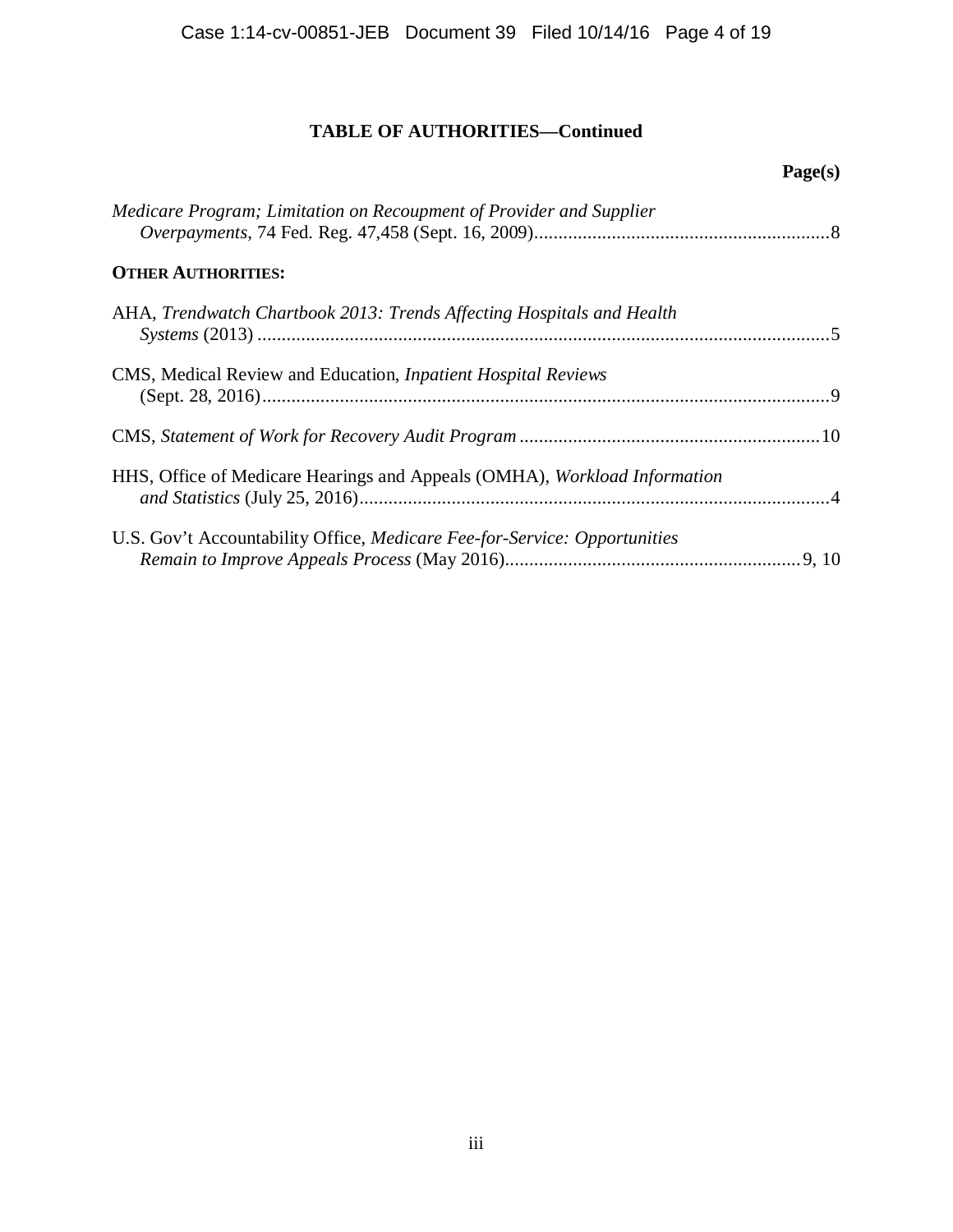### **INTRODUCTION**

The plaintiff hospitals, joined by the American Hospital Association (AHA), filed this suit in May 2014, seeking a writ of mandamus that instructs the Secretary of Health and Human Services (HHS) to comply with mandatory statutory deadlines. Since that time, there have been three full rounds of briefing on the appropriateness of mandamus relief: Plaintiffs' motion for summary judgment (and the Secretary's contemporaneous motion to dismiss) in this Court, Plaintiffs' appeal to the Court of Appeals, and the Secretary's motion to stay in this Court. After the most recent round, this Court suggested that the end of the merits dispute is near, as "[t]he balance of interests drives the conclusion that there are equitable grounds for mandamus." Mem. Op. 16 (Sept. 19, 2016), ECF No. 38. This motion for summary judgment formally requests that mandamus relief.

That leaves the question of remedies. The parties agree that the Secretary's statutory violations cannot be cured overnight. But the Secretary has treated difficulty as an excuse for inaction. In light of HHS's repeated refusal to make meaningful changes that address the backlog of administrative appeals, the Court should order the Secretary to implement three sets of practicable solutions: (1) offer reasonable settlements to broad groups of Medicare providers and suppliers; (2) delay repayment of at least some subset of disputed Medicare claims, and toll the accrual of interest on those claims for waiting times beyond the statutory maximums; and (3) impose financial penalties on recovery audit contractors (RACs) for poor outcomes at the administrative law judge (ALJ) level. The Secretary has the authority to implement each reform, which together will target the existing backlog of appeals and reduce the number of future appeals. The Secretary should be ordered to adopt some version of all three reforms.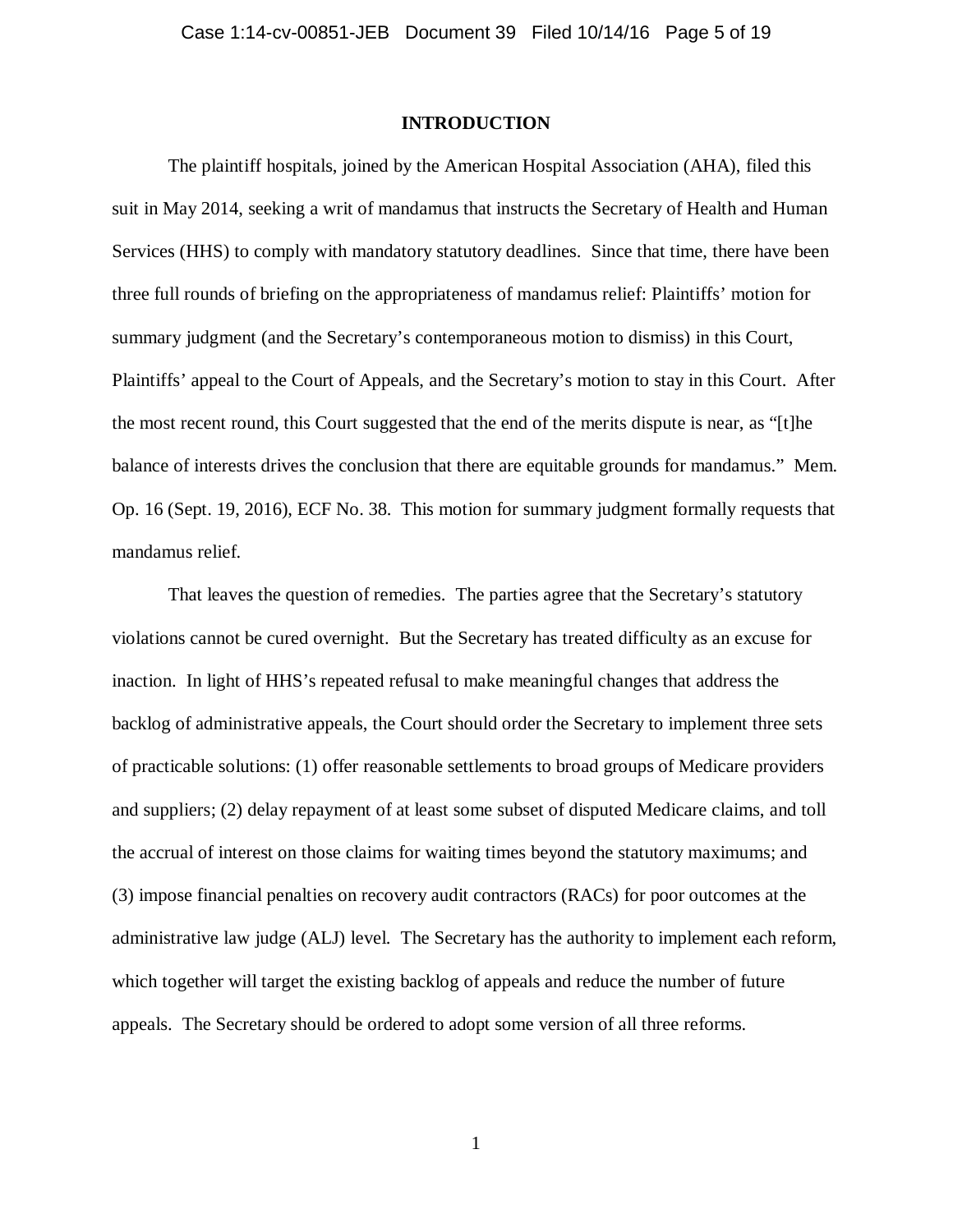#### Case 1:14-cv-00851-JEB Document 39 Filed 10/14/16 Page 6 of 19

In the alternative, if the Court wishes to frame its order more permissibly, it should demand clear numerical progress. Under that approach, it should require specified reductions of the backlog over the next several years, culminating in the elimination of the backlog by the end of 2020. And under either approach, the Court should also require the Secretary to file periodic status reports apprising the Court and Plaintiffs of her progress toward compliance with the statute.

### **BACKGROUND**

 Plaintiffs brought this mandamus action to require the Secretary to resolve the massive delays plaguing the Medicare appeals process. This Court initially dismissed Plaintiffs' complaint for lack of jurisdiction. *Am. Hosp. Ass'n v. Burwell*, 76 F. Supp. 3d 43 (D.D.C. 2014). The Court of Appeals reversed, holding that the complaint satisfied the threshold requirements for mandamus jurisdiction because the Secretary has a "clear duty" to comply with the statutory deadlines and is violating that duty. *Am. Hosp. Ass'n v. Burwell*, 812 F.3d 183, 190-192 (D.C. Cir. 2016). The Court of Appeals remanded the case for this Court to determine whether to grant mandamus, suggesting that mandamus would be appropriate if the Secretary and the political branches failed to make "meaningful progress" toward eliminating the backlog*. Id.* at 192-193.

Immediately after the case returned to this Court, the Secretary moved to stay the proceedings through September 2017, arguing that HHS and Congress should be given still more time to act. Def.'s Mot. for Stay (May 25, 2016), ECF No. 30. Plaintiffs opposed any further delays and requested that the Court enter an order granting mandamus. Pls.' Opp'n to Def.'s Mot. for Stay (June 13, 2016), ECF No. 31.

On September 19, this Court denied the Secretary's motion to stay. Mem. Op. 16. It analyzed the Secretary's proposed administrative fixes, including a limited settlement with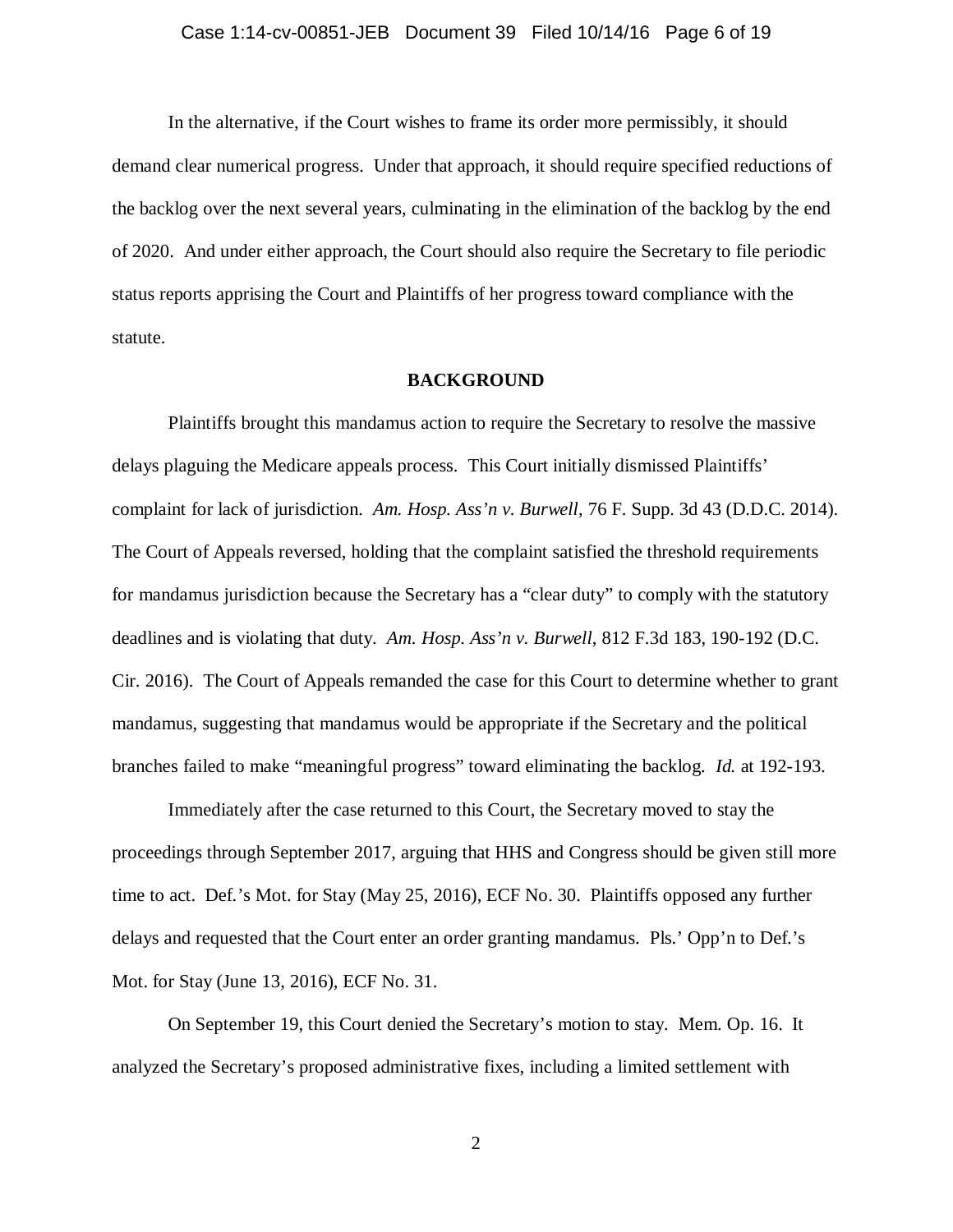### Case 1:14-cv-00851-JEB Document 39 Filed 10/14/16 Page 7 of 19

certain hospitals, some small changes to the appeals process, and a few tweaks to the Recovery Audit Program. *Id.* at 10-11. But those changes, it observed, are not enough. Even assuming that each "is implemented according to plan, the OMHA backlog will still grow every year between FY2016 and FY2020—from 757,090 to 1,003,444 appeals." *Id.* at 13 (emphasis in original). The prospect of a legislative fix, moreover, was no panacea: Congress is aware of the backlog and (presumably) of the Court of Appeals' decision, and it has taken no action. *Id.* at 15. Nor is there "evidence that any legislative action is imminent." *Id.* All told, "[t]he balance of interests drives the conclusion that there are equitable grounds for mandamus." *Id.* at 16.

The Court's September 19 opinion thus makes clear that summary judgment should be granted in Plaintiffs' favor. Indeed, at a status conference on October 3, the Court reiterated its intention to do just that. Plaintiffs now move for summary judgment. This motion incorporates by reference their prior motion for summary judgment—which focused on the merits of granting mandamus relief—and the statement of undisputed material facts contained therein. *See* Pls.' Mot. for Summ. J. (July 11, 2014), ECF No. 8. Per the Court's instructions at the October 3 status conference, this motion focuses on the remedies that are available and the form that a writ of mandamus should take.

#### **ARGUMENT**

 The Court should grant summary judgment in Plaintiffs' favor, for the reasons already explained in the Court's September 19 opinion denying the Secretary's motion to stay. An order granting summary judgment and issuing a writ of mandamus should direct the Secretary to implement specific categories of reforms designed to remedy the existing backlog and to slow the pace of incoming appeals. In the alternative, the Court should affirm the availability of such reforms and should order numerical targets for improvement, including the full elimination of the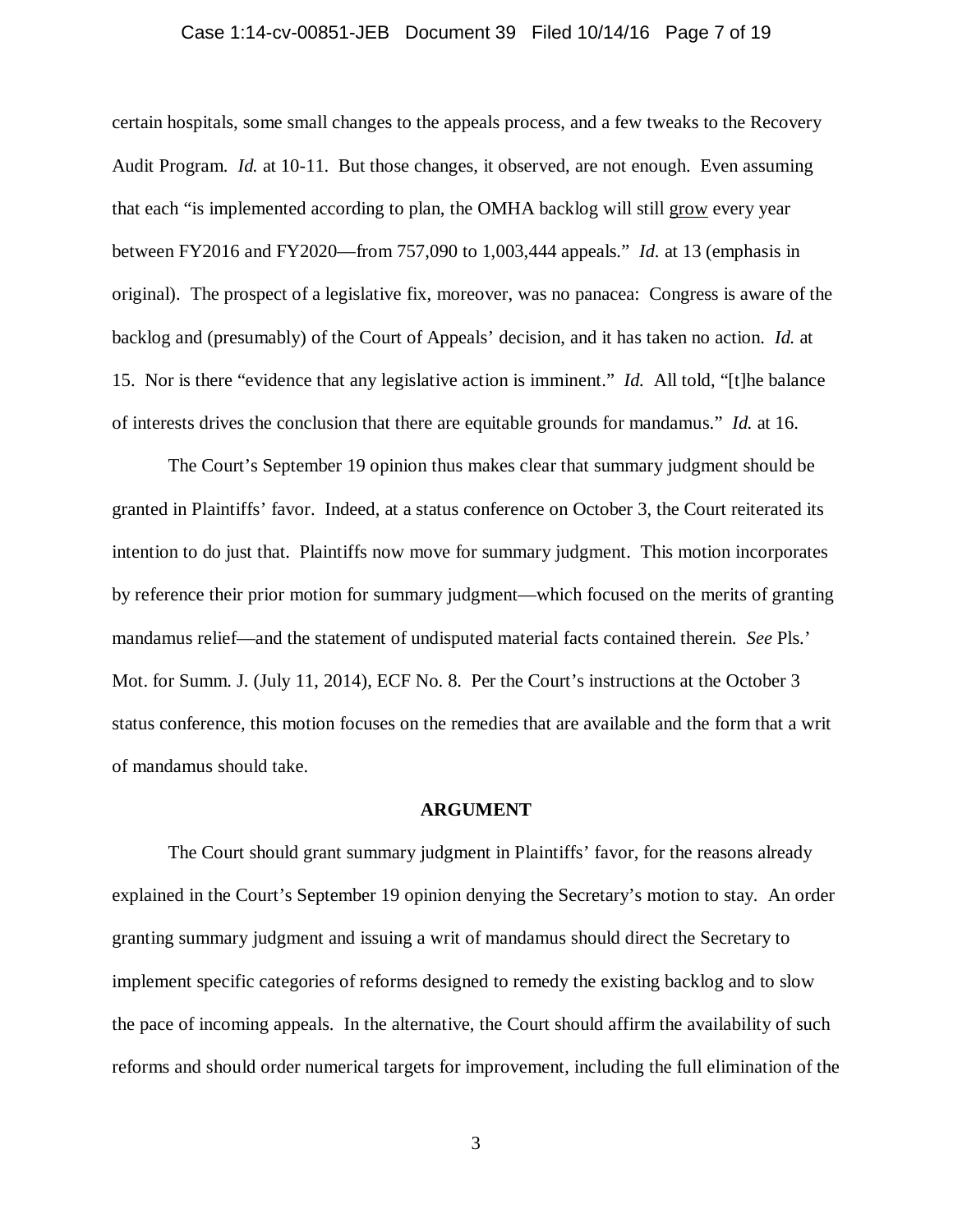#### Case 1:14-cv-00851-JEB Document 39 Filed 10/14/16 Page 8 of 19

backlog by the end of 2020. Under either option, the Court should also require the Secretary to submit status reports every 60 days.

## **I. The Court Should Require The Secretary To Implement Specific Reforms That Address Both The Existing Backlog And The Future Pipeline.**

The current backlog continues to grow: The ALJ hearings that the statute requires within 90 days are now taking more than ten times that, an average of 935.4 days. HHS, Office of Medicare Hearings and Appeals (OMHA), *Workload Information and Statistics* (July 25, 2016), www.hhs.gov/about/agencies/omha/about/current-workload/index.html. And the Secretary's most recent estimate presented to this Court is that the administrative appeals backlog will stand at more than 700,000 appeals at the end of this year. *See* Decl. of Ellen Murray Ex. 1 (May 25, 2016), ECF No. 30-1. Any remedy must contain a retrospective component to reduce the wait time for those appeals already in line. It must also mitigate the severe financial effects on hospitals waiting in appeal purgatory. And it must contain a prospective component to reduce the number of appeals that join the end of the line.

### **A. The Secretary Must Offer Broad, Reasonable Settlements.**

The most efficient, concrete way for the Secretary to cut down on the existing backlog is by pursuing broad settlements. The Centers for Medicare & Medicaid Services (CMS) has taken this step before. In 2014, CMS offered hospitals the option to settle certain inpatient status claims for 68 cents on the dollar. *Id.* ¶ 19; *see also* Fund for Access to Inpatient Rehabilitation Amicus Br. 9-10 (June 20, 2016), ECF No. 32-1. Eligible hospitals were free to choose whether to take the offer or to continue to wait in line. At the October 3 status conference, counsel for the Government indicated that the inpatient status settlement will be extended to some additional claims.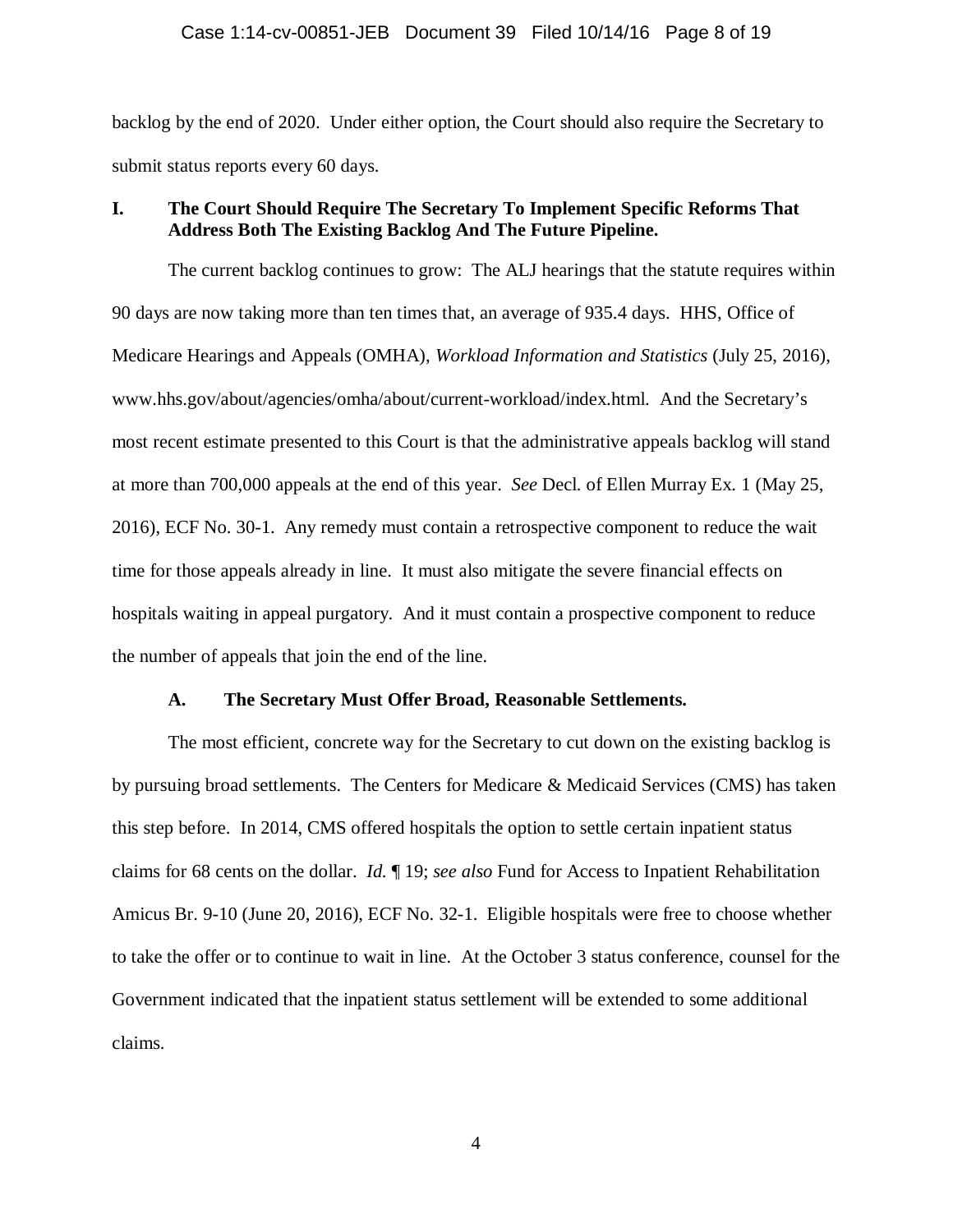#### Case 1:14-cv-00851-JEB Document 39 Filed 10/14/16 Page 9 of 19

The Court should order the Secretary to further expand the CMS settlement program. Most broadly, the Secretary could extend the 68% settlement offer to *all* hospitals or to *all* Medicare Part A providers; as with the recent settlement, providers could choose whether to accept or to soldier on. More narrowly, the Secretary could offer reasonable settlements to significant swaths of providers and suppliers who share broad commonalities, including inpatient rehabilitation facilities, skilled nursing facilities, suppliers of durable medical equipment, and so on.

### **B. The Secretary Must Delay Repayment And Toll Interest Accrual.**

While the backlog remains significant, the Secretary must take other actions to alleviate the financial consequences of wait times that have stretched into many multiples of the statutory deadlines. To that end, the Court should order the Secretary to defer repayment of disputed claims and toll the accrual of interest on those claims for all periods of time for which an appeal is pending *beyond the statutory maximum* for any level of administrative review.<sup>1</sup> Both components are critical: A delay in repayment means that the plaintiff hospitals and others whose payments were clawed back in post-payment review can maintain control of the capital that they need for operations and improvements—which, as Plaintiffs have already noted, is particularly important to the almost 30% of hospitals operating with negative margins. *See* AHA, *Trendwatch Chartbook 2013: Trends Affecting Hospitals and Health Systems* 39, chart 4.1 (2013), http://www.aha.org/research/reports/tw/chartbook/2013/13chartbook-full.pdf. A delay in the accrual of interest, meanwhile, means that unsuccessful claimants will not be penalized by hefty and ever-growing interest payments. Nor should they be, when the statutory deadlines preclude the accrual of significant interest by requiring HHS to resolve claims within a year.

 $\overline{a}$ 

<sup>1</sup> For an administratively simpler solution, interest could instead by tolled until the date of an ALJ decision.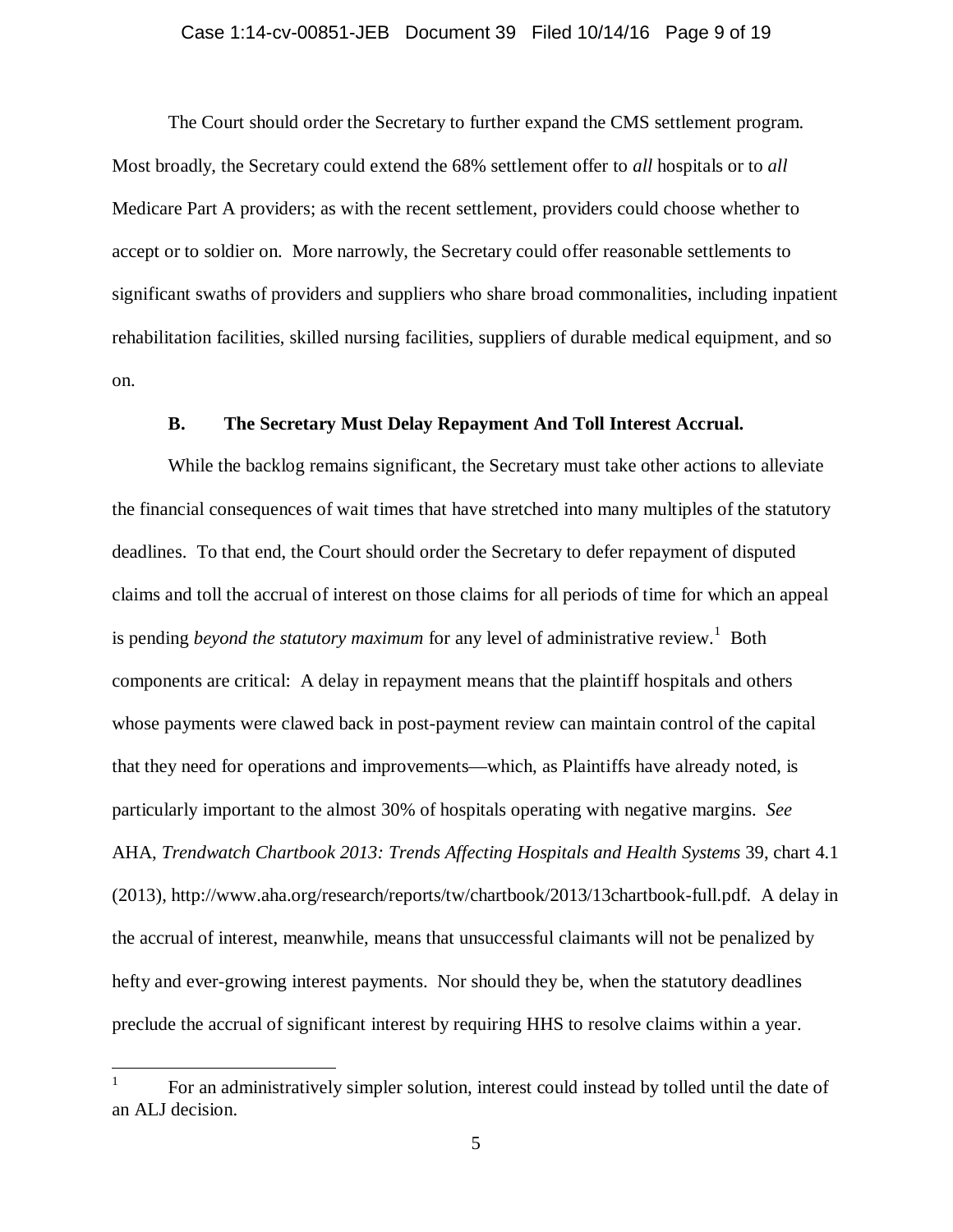#### Case 1:14-cv-00851-JEB Document 39 Filed 10/14/16 Page 10 of 19

There are multiple ways that the Secretary could defer repayment and interest accrual. Most notably, the Secretary has express authority to conduct "demonstration projects" related to the provision of health care.  $42 \text{ U.S.C.}$  § 1395b-1(a). As relevant here, the Secretary may use her demonstration authority "to develop or demonstrate improved methods for the investigation and prosecution of fraud in the provision of care or services" under Medicare programs. *Id.* § 1395b-1(a)(1)(J). Because the post-payment review of Medicare reimbursement is such a "method[]," the Secretary has the authority to adopt demonstration projects to improve that postpayment review process. Delaying repayment and interest penalties would effect a substantial improvement for those providers and suppliers stuck waiting in line due to no fault of their own. And if the Secretary elects not to exercise her demonstration authority to provide relief to *all* claimants, she can at least reach a substantial subset of claimants. For example, she might limit the demonstration to hospitals or other Part A providers, who are suffering most acutely from the delays in the appeals process and whose financial difficulties most directly affect the public health. Or she might limit the demonstration to providers whose pending claims exceed a certain monetary threshold. If, say, the demonstration applied to all providers whose pending claims, in the aggregate, exceeded \$10,000, it would provide relief to those claimants with the most money at stake, that would otherwise be penalized severely by accumulating interest and hamstrung by their inability to obtain access to critical funds.

There are other means, too, of enacting this reform. The Secretary may also conduct a demonstration "to determine whether, and if so which, changes in methods of payment or reimbursement . . . for health care and services under health programs established by this chapter, including a change to methods based on negotiated rates, would have the effect of increasing the efficiency and economy of health services under such programs through the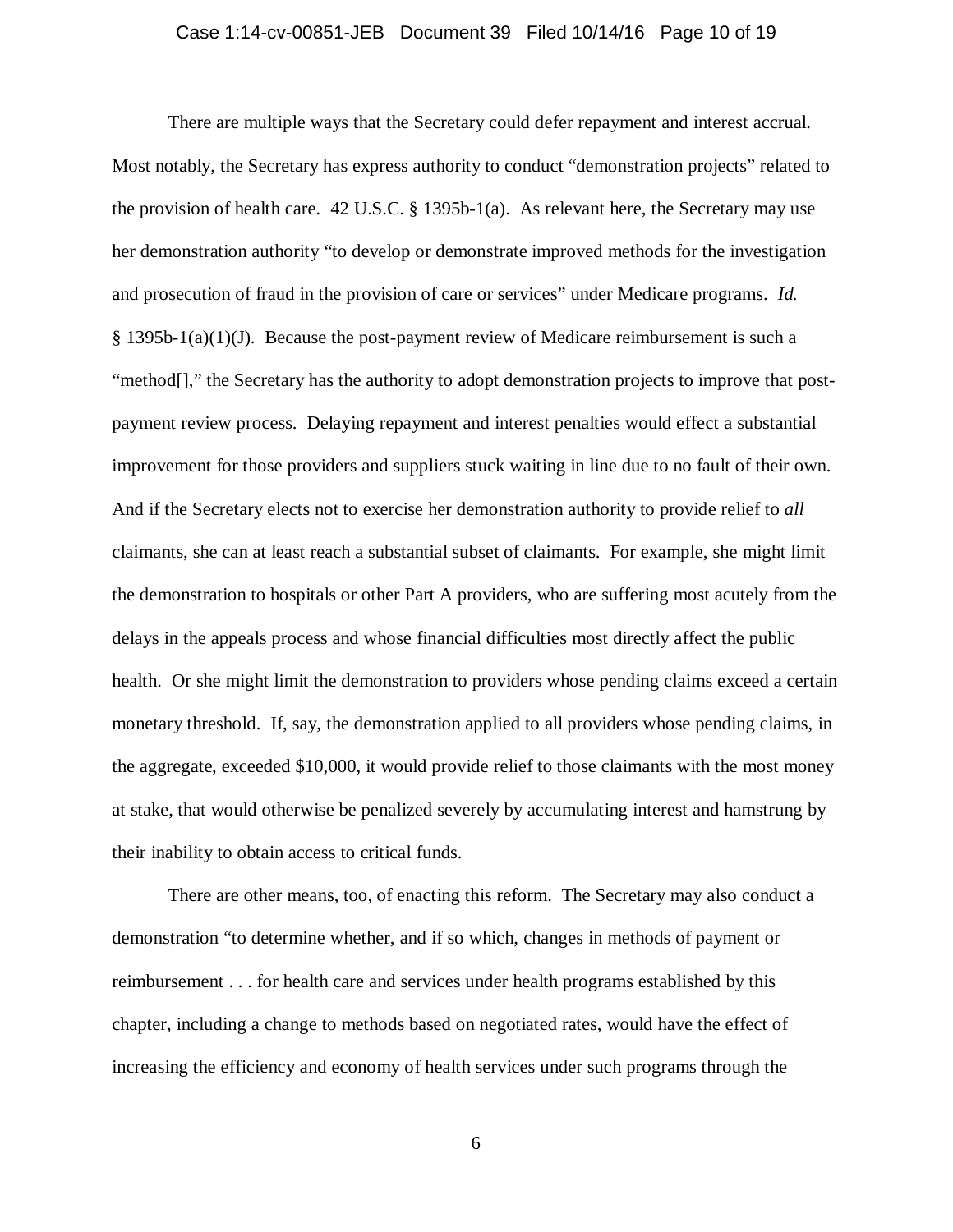#### Case 1:14-cv-00851-JEB Document 39 Filed 10/14/16 Page 11 of 19

creation of additional incentives to these ends without adversely affecting the quality of such services." 42 U.S.C. § 1395b-1(a)(1)(A). Because a delay in repayment would save HHS from paying interest on categories of claims frequently overturned by an ALJ, that change might boost the "efficiency and economy of health services" (and a delay in interest accrual would be a necessary corollary). Alternatively, the Center for Medicare and Medicaid Innovation within CMS is empowered "to test innovative payment and service delivery models to reduce program expenditures," *id.* § 1315a(a)(1), which could be justified under a similar rationale. The Secretary is instructed to select models that "improve the coordination, quality, and efficiency of health care services." *Id.* Permitting hospitals to retain the capital sorely needed for purchasing equipment and offering certain services, particularly in rural areas, would accomplish just that. *See, e.g.*, Mot. for Summ. J. 22-23 (detailing plaintiff hospitals' struggles from lack of available capital).

 The Secretary has previously protested that she is statutorily barred from suspending repayment of disputed claims and from tolling interest accrual for waiting times beyond the statutory maximums. *See* Def.'s Reply in Supp. of Mot. for Stay 22 (July 1, 2016), ECF No. 36. She points to two statutory provisions that she believes say so:  $42 \text{ U.S.C.}$  §  $1395\text{ddd}(f)(2)(B)$  and 31 U.S.C. § 3711. Neither prevents the reforms that Plaintiffs propose.

*First*, the Medicare Act provides that "interest on the overpayment shall accrue on and after the date of the original notice of overpayment." 42 U.S.C. § 1395ddd(f)(2)(B).<sup>2</sup> But the statutory deadlines require that, as a general matter, "appeals will work their way through the administrative process within about a year." *Am. Hosp. Ass'n*, 812 F.3d at 186. Because HHS is

 $\frac{1}{2}$  This limitation applies to interest accrual only. There is no comparable statutory restriction fixing the time for repayment. *Cf.* 42 U.S.C. § 1395ddd(f)(2)(A) (providing that the Secretary may not require repayment *earlier* than the date of a Qualified Independent Contractor decision).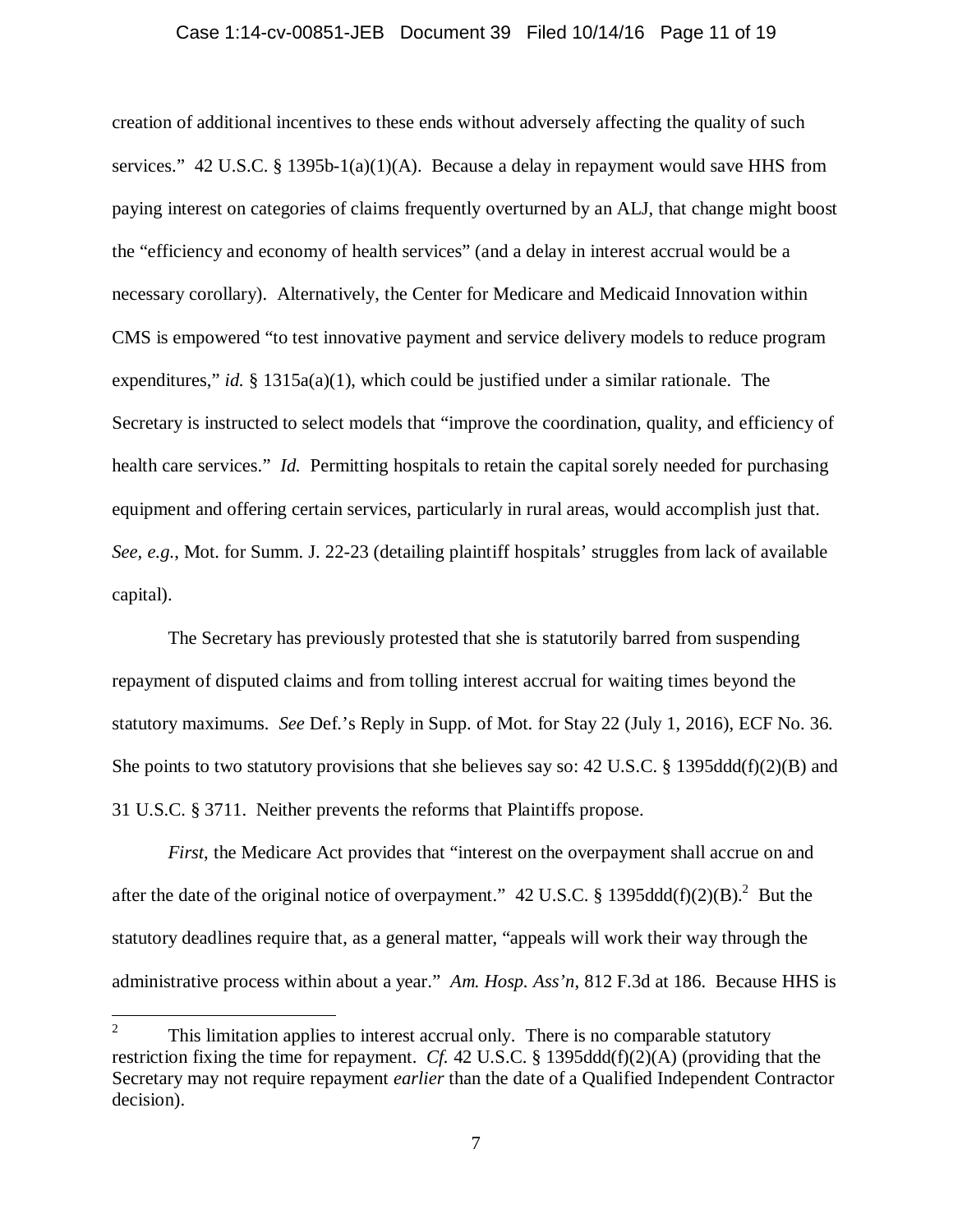#### Case 1:14-cv-00851-JEB Document 39 Filed 10/14/16 Page 12 of 19

responsible for much longer delays, HHS should not be entitled to recover several years' worth of interest from claimants, when proper implementation of the statute would never allow such large amounts of interest to accrue. In fact, in other circumstances in which *providers and suppliers* are responsible for a delay that might work to the *Secretary's* detriment, HHS regulations toll the accrual of interest. *See* 42 U.S.C. § 1395ddd(f)(2)(B) (requiring Secretary to pay same interest rate as providers); 42 C.F.R. § 405.378(j)(3)(iv)-(v) (providing for tolling for certain claimant-induced delays).<sup>3</sup> HHS should do the same here.

In any event, even if there were no general statutory authority for tolling interest accrual, there is specific statutory authority for tolling in the context of a demonstration project or model. For demonstrations, the Secretary may "waive compliance with" other statutory requirements that "relate to reimbursement or payment"—including rules governing repayment and interest accrual—"for such services or items as may be specified in the experiment." 42 U.S.C. § 1395b-1(b). The same goes for payment models. *See id.* § 1315a(d)(1).

*Second*, a generally applicable federal statute provides that heads of agencies "shall try to collect a claim of the United States Government for money or property arising out of the activities of, or referred to, the agency." 31 U.S.C. § 3711. That provision does not impose a blanket rule that an agency must recoup payment as soon as permissible, or must charge interest on that claim even when the agency is responsible for delays in its resolution. Indeed, HHS's own regulations provide that "[t]he Secretary may suspend collection activity on a debt" if a

 $\frac{1}{3}$  Flip the parties, and CMS's explanation for its tolling regulations applies just as well here: "We believe that our proposal to deduct the days that are associated with an appellant's actions aligns itself with the language in the appeals regulations. *CMS should not be required to pay interest on days that the appellant is in control of*, or is perfecting an appeal request, *or takes action that delays the administrative proceedings*." *Medicare Program; Limitation on Recoupment of Provider and Supplier Overpayments*, 74 Fed. Reg. 47,458, 47,462 (Sept. 16, 2009) (emphases added).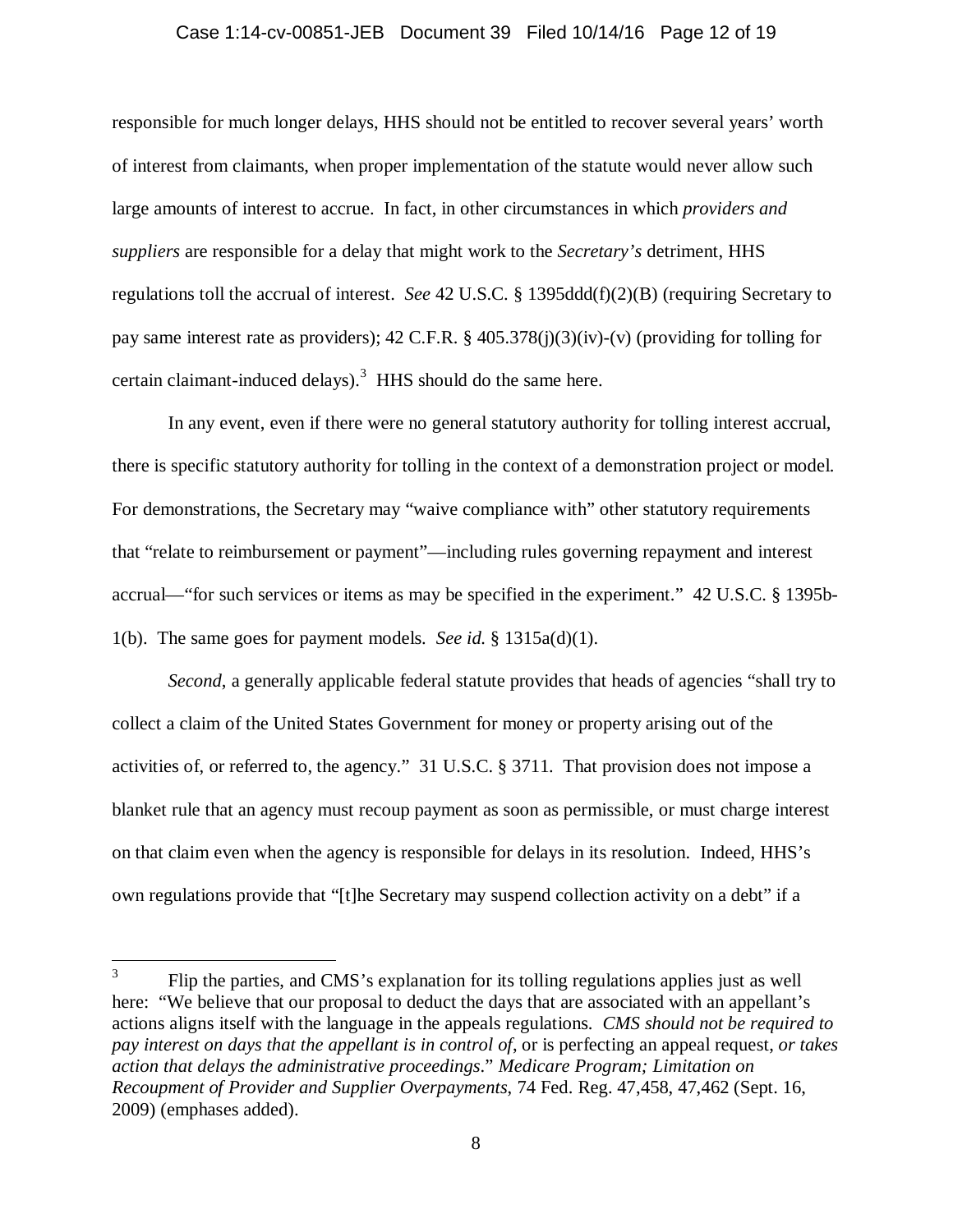#### Case 1:14-cv-00851-JEB Document 39 Filed 10/14/16 Page 13 of 19

"debtor has requested a waiver or review of the debt." 45 C.F.R. § 30.29(a). The ordinary responsibility of government agencies to collect debts owed them does not tie the Secretary's hands here.

Importantly, these changes would not just ease the financial pain for providers and suppliers; they would create an appropriate incentive for the Secretary to put her best efforts toward resolving the backlog. As things stand, HHS retains the funds recovered by Medicare contractors (whether RACs or others) during the entire appeals process. As a result, the Secretary has no financial incentive to expedite the appeals process to bring it in line with the statutory deadlines. Basic economics dictate that implementing these changes to repayment and interest accrual will force HHS to resolve the backlog more quickly.

## **C. The Secretary Must Penalize RACs For Poor Performance At The ALJ Level.**

Finally, the Secretary must take action to slow the influx of new appeals. This can be best accomplished by reining in the abuses of RACs. Over half of the appeals filed at the ALJ level in fiscal years 2010-2014 were RAC-related. *See* U.S. Gov't Accountability Office, *Medicare Fee-for-Service: Opportunities Remain to Improve Appeals Process* 61 (May 2016) (*GAO Report*).<sup>4</sup> Perhaps even more importantly, providers' RAC-related appeals are likely to succeed: In 2014, ALJs fully reversed RACs' overpayment decisions in Part A appeals 57% of the time. *Id.* at 69. Both the Court of Appeals and this Court have acknowledged that the RAC program is a problem, and that it is a problem the Secretary has the tools to fix. *See Am. Hosp.* 

 $\overline{a}$ 

<sup>4</sup> The Secretary has previously argued RAC-related appeals have dipped thus far this fiscal year. *See* Decl. of Ellen Murray 6-7. But that trend relates to a temporary change in RAC contracts and two moratoria—one imposed by Congress and the other by CMS—on RAC review of short inpatient hospitals stays. *See* CMS, Medical Review and Education, *Inpatient Hospital Reviews* (Sept. 28, 2016), https://goo.gl/sXwvud. HHS has "reported that it expects the number of incoming appeals to increase again when new [RAC] contracts are awarded and the [RAC] program resumes full operation." *GAO Report* 38.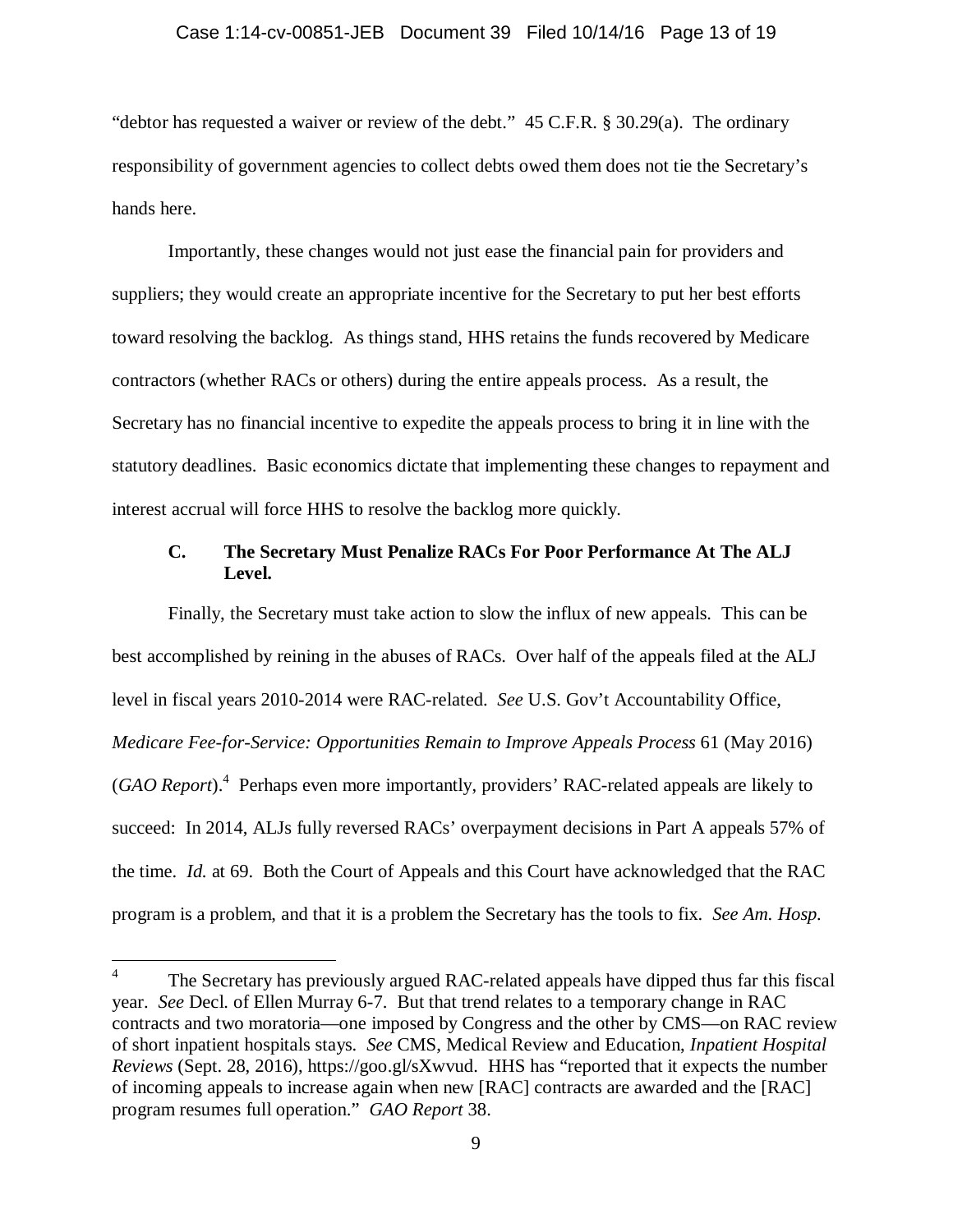#### Case 1:14-cv-00851-JEB Document 39 Filed 10/14/16 Page 14 of 19

*Ass'n*, 812 F.3d at 187 ("the RAC program has contributed to a drastic increase in the number of administrative appeals"); *id.* at 186 ("[Congress] left the Secretary broad discretion to determine many other [RAC] program details"); Mem. Op. 13 ("The scope of the initiatives involving the RAC Program give the Court particular pause.").

The Court should order the Secretary to implement a more effective check on the RAC program by imposing financial penalties on RACs for high reversal rates. In order to effectively deter indefensible claim denials, the financial penalties must be significant and must be linked to a meaningful level of the appeals process. The Secretary has, for example, noted that RACs with low reversal rates may receive bonuses, and that RACs with high reversal rates may not have their contracts renewed. *See* Reply in Supp. of Mot. for Stay 21-22. As Plaintiffs have explained before, however, such incentives are linked only to the early levels of review, not review at the ALJ level—the level at which RACs' success rates are abysmally low. *Compare GAO Report* 64 (11.1% reversal rate at Medicare Administrative Contractor level for Part A appeals in 2014); *id.* at 66 (20.8% reversal rate at Qualified Independent Contractor level), *with id.* at 69 (57% reversal rate at ALJ level). Small financial incentives for affirmances at the rubber-stamp levels are not enough; significant penalties for reversals at the ALJ level are necessary.

The Secretary should choose how best to implement such penalties. She might, for example, modify the terms of the standard RAC statement of work. *See* CMS, *Statement of Work for Recovery Audit Program*, http://goo.gl/teh6c8 (last visited Oct. 13, 2016). The statement of work currently provides that RACs must repay their contingency fee if their overpayment determination is reversed at any level. *Id.* at 49. The Secretary could change that term to require repayment of the contingency fee *plus* a penalty, calculated as a percentage of the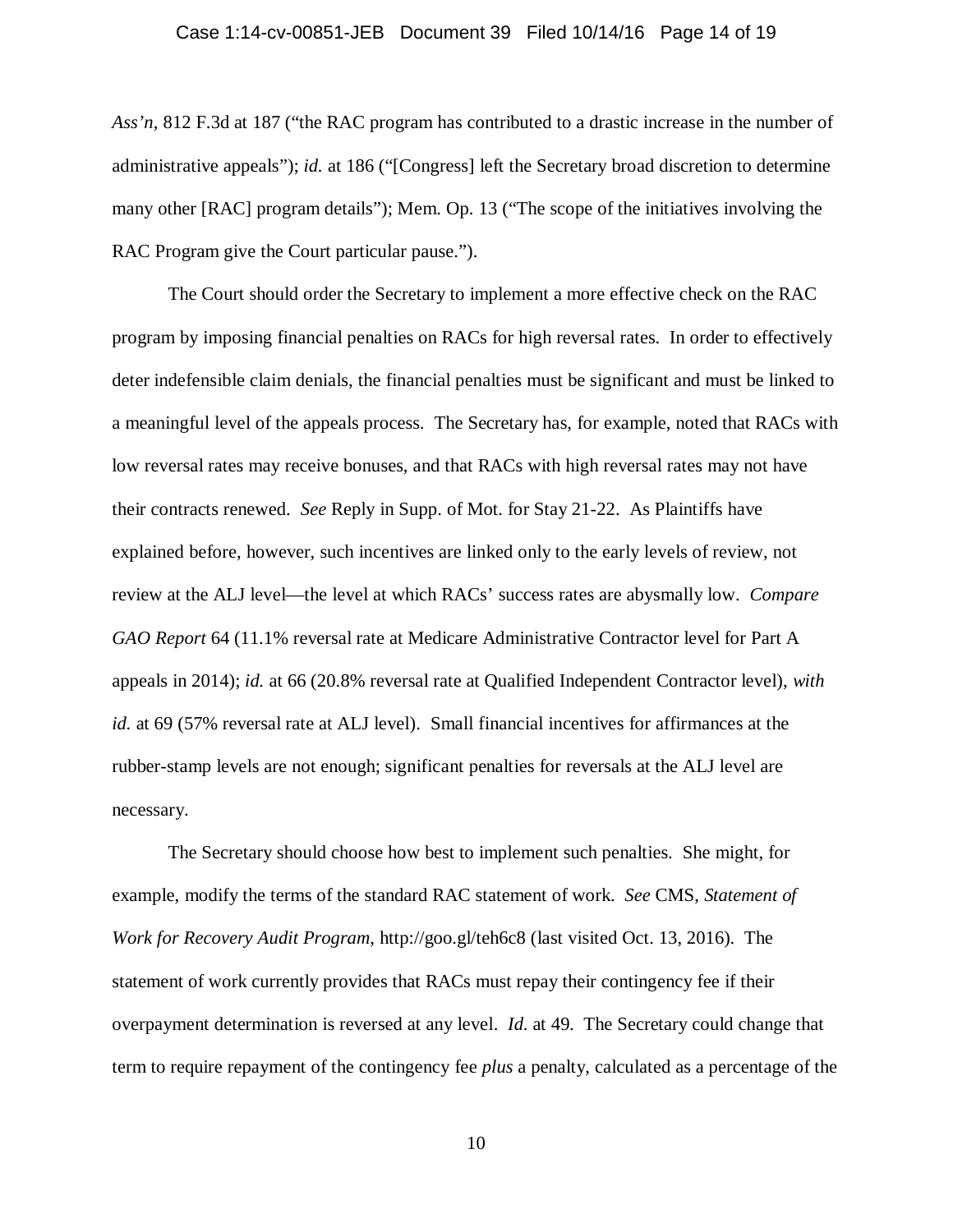#### Case 1:14-cv-00851-JEB Document 39 Filed 10/14/16 Page 15 of 19

initially recouped claim. Alternatively, the Secretary might provide a tiered fee schedule under which RACs receive a diminishing contingency fee percentage when their total error rate at the ALJ level increases. That approach would have the added benefit of putting the worst offenders out of the RAC business altogether.

If the Secretary refuses to adopt a penalty structure to provide incentives to the RACs to improve their accuracy, then more sweeping reforms of the RAC program may be necessary. Among the possibilities: shortening the RAC lookback period from three years to one year, *see id.* at 9; 42 U.S.C. § 1395ddd(h)(4); suspending denials for isolated failures to satisfy documentation deadlines or comparable technical errors; or suspending all medical-necessity audits unless there is evidence of fraud. There is, in short, much work to be done and many ways to do it.

\* \* \*

Although the basis for any grant of mandamus is the Secretary's failure to comply with clear statutory deadlines, the Secretary has stated that a bare writ of mandamus instructing her to comply with those deadlines will not be followed. *See* Mot. for Stay 30 ("there has been no suggestion that the immediate issuance of a writ would succeed in expediting these hospitals' appeals to any greater extent"). The three reforms described above offer real solutions to remedy the Secretary's continued statutory violations. The Court should therefore order the Secretary to implement some meaningful version of all three reforms, or to offer and implement proposals of her own that would have *at least as significant an effect* on reducing the backlog and on minimizing its impact in the interim. *See Peoples v. U.S. Dep't of Agriculture*, 427 F.2d 561, 565 (D.C. Cir. 1970) (explaining that the "liberalizing purpose" of 28 U.S.C. § 1361 was "to permit District Courts generally to issue appropriate corrective orders"); *see also U.S. ex rel.*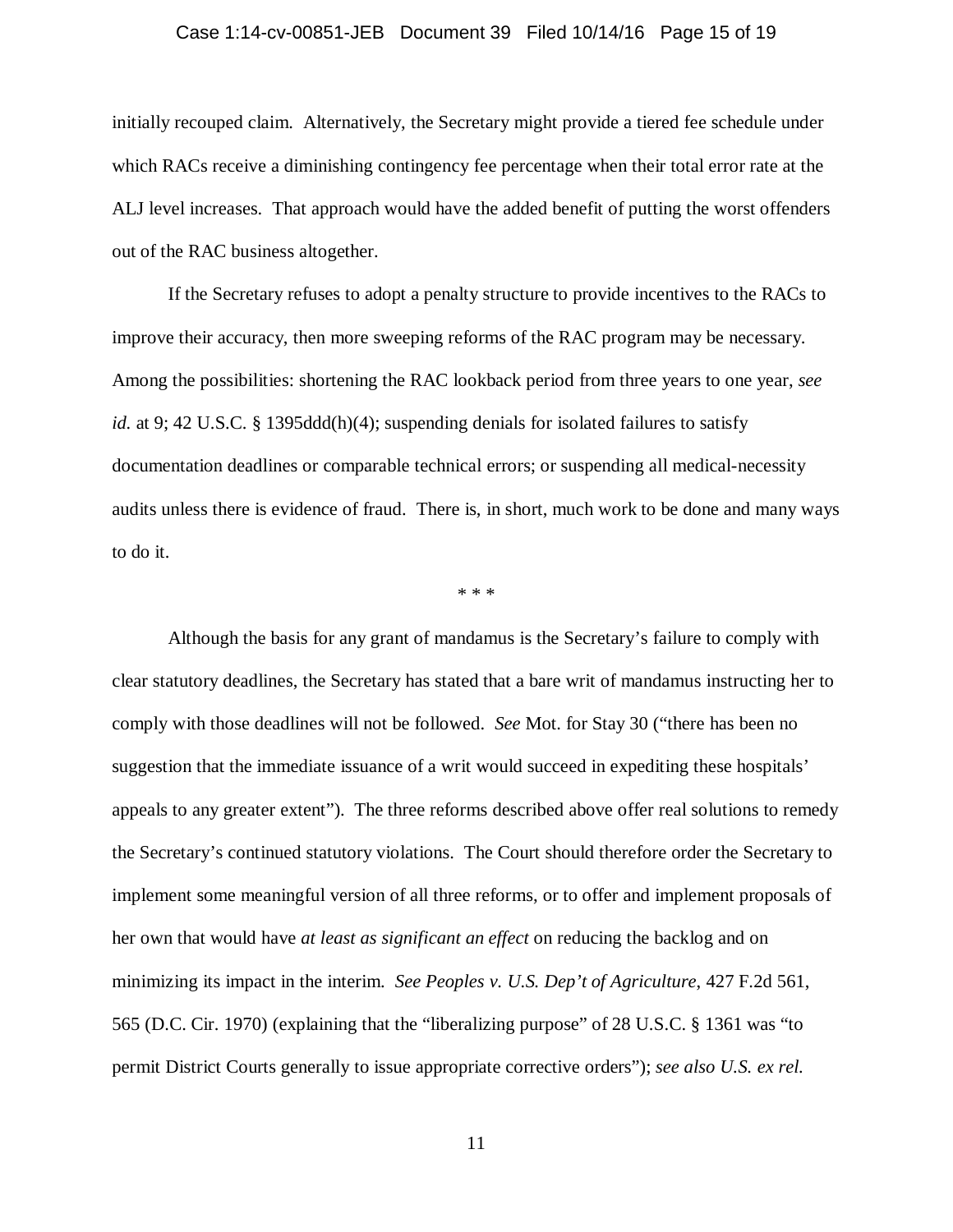*Rahman v. Oncology Assocs., P.C.*, 198 F.3d 502, 511 (4th Cir. 1999) ("While the writ is recognized at law, it is administered with equitable principles in the interest of justice and at the discretion of the issuing court."). The Secretary cannot continue criticizing imperfect solutions without offering alternative solutions of her own.

## **II. Alternatively, The Court Should Require The Secretary To Meet Numerical Targets Through 2020.**

In the alternative, if the Court is reluctant to cabin the Secretary's discretion in resolving the backlog—notwithstanding the Secretary's asserted inability to comply with the statute on her own—it should take two actions instead. First, it should affirm the legal availability of the above three reforms, lest the Secretary incorrectly equate her discretionary policy choices with statutory mandates. Second, it should order the Secretary to comply with specific numerical targets. Plaintiffs recognize that their proposals (or comparable programmatic changes of the Secretary's own) will bear fruit at different times. Plaintiffs thus propose that the Court order the following deadlines, which will bring the Secretary into compliance with the statute by the start of 2021:

- A **30% reduction** from the current backlog of cases pending at the ALJ level by December 31, 2017.
- A **60% reduction** from the current backlog of cases pending at the ALJ level by December 31, 2018.
- A **90% reduction** from the current backlog of cases pending at the ALJ level by December 31, 2019.
- **Elimination of the backlog** of cases pending at the ALJ level by December 31, 2020.
- On January 1, 2021, default judgment in favor of all claimants whose appeals have been pending at the ALJ level without a hearing for more than one calendar year.

This proposal sets aggressive but attainable targets for the Secretary to bring HHS into compliance with its statutory mandates. It also gives Congress significant time to intervene, if it should so choose. And if neither political branch acts in the next *four years*, then it imposes a substantial penalty on HHS for non-compliance. After Medicare providers and suppliers have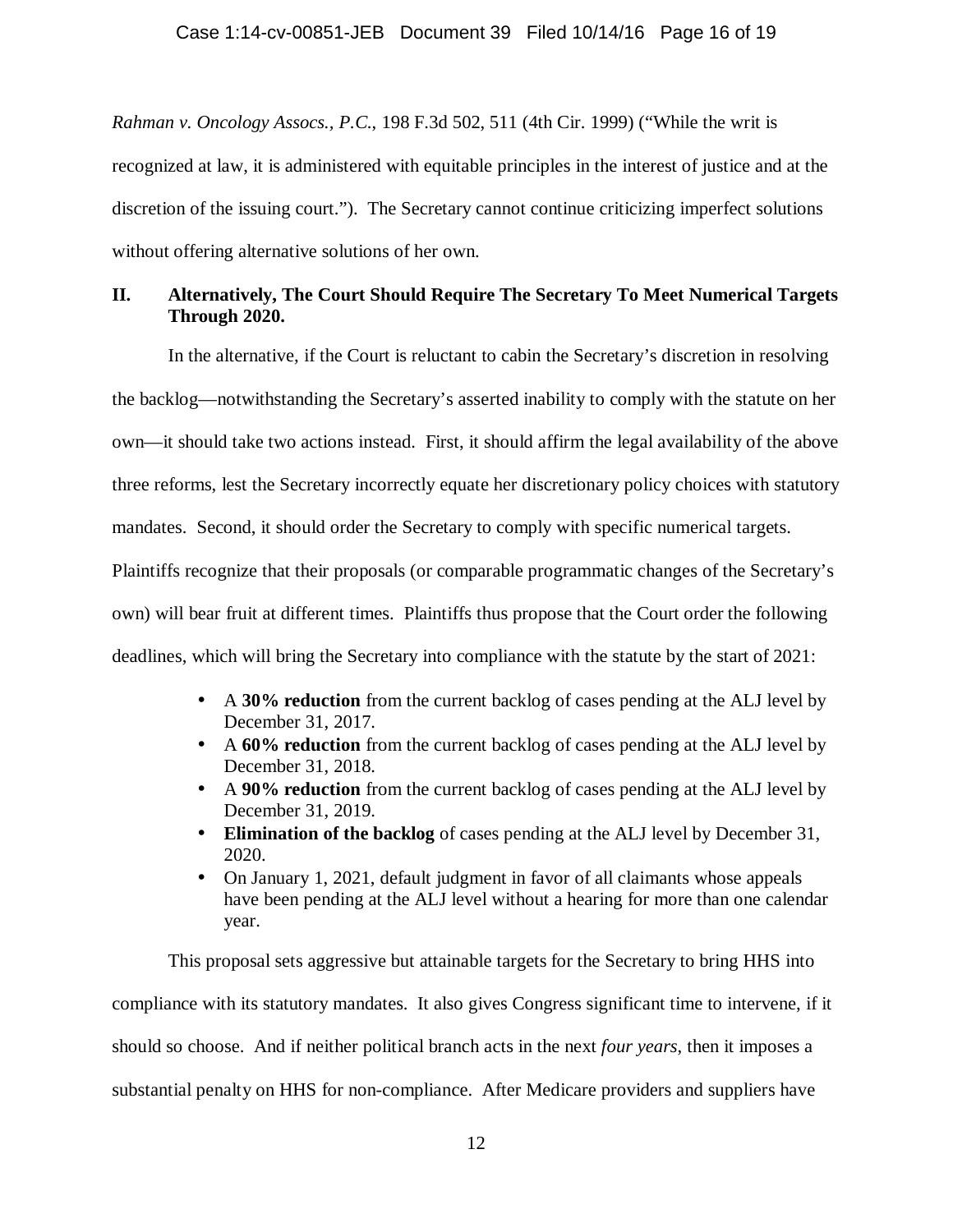### Case 1:14-cv-00851-JEB Document 39 Filed 10/14/16 Page 17 of 19

borne the costs of HHS's non-compliance for years, shifting those costs to the Secretary is an appropriate exercise of this Court's equitable powers.

## **III. The Court Should Require The Secretary To File Status Reports Every 60 Days.**

 Regardless of whether the Court requires specific categories of reform or specific numerical targets, the Secretary must account for her progress toward statutory compliance. The Court should order the Secretary to file a status report every 60 days. Each status report should provide (1) updated figures reflecting the current and projected appeals backlog; and (2) a description of any significant changes that will affect the backlog, including settlements, new HHS policies, new legislation, increased appropriations, and the like.

In the ordinary course, these status reports will require no response from the Court or from Plaintiffs. If, however, the Secretary makes little or no progress on the substantive proposals that the Court orders or the numerical targets that it sets, Plaintiffs reserve the right to move for additional or more specific forms of relief.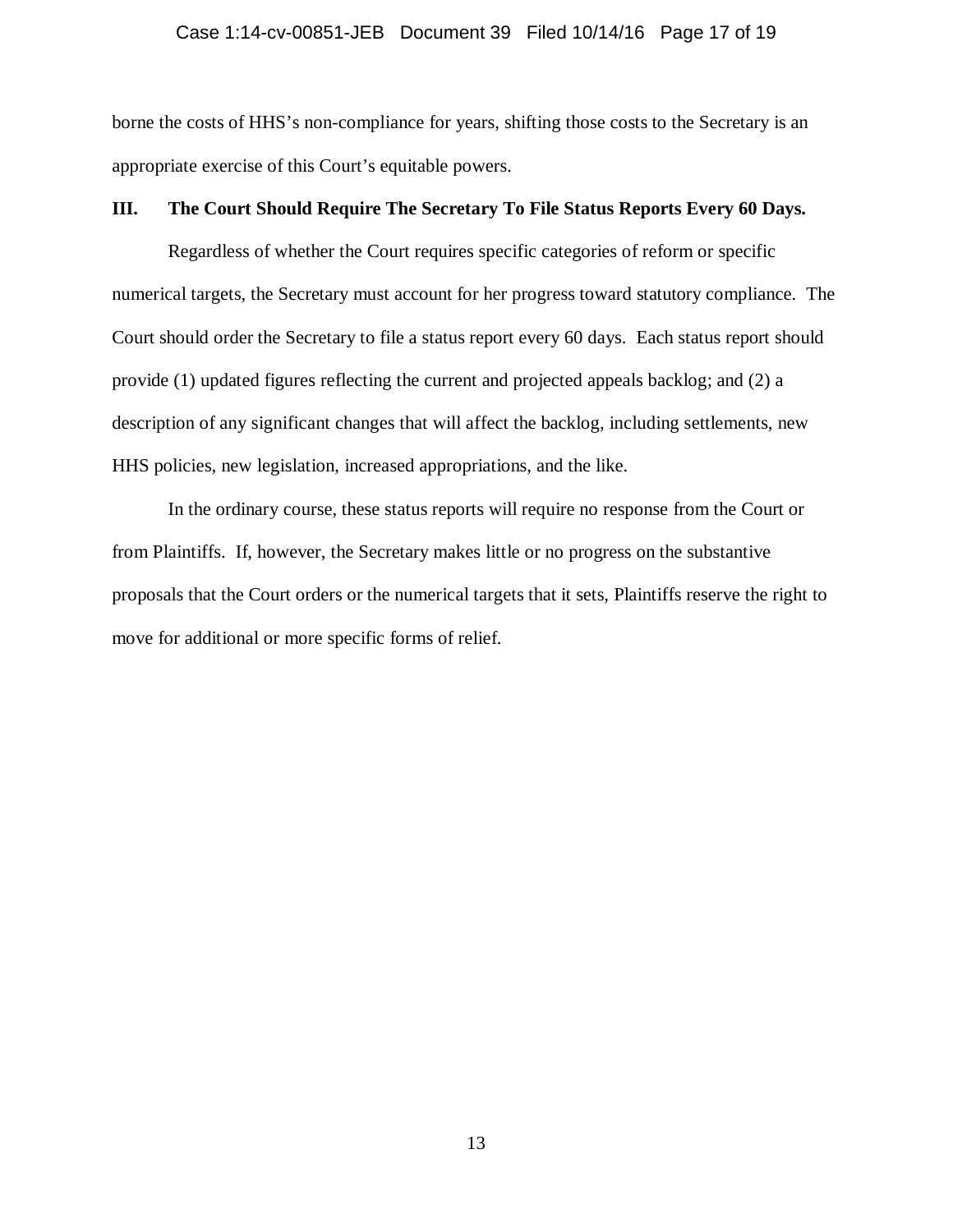Case 1:14-cv-00851-JEB Document 39 Filed 10/14/16 Page 18 of 19

## **CONCLUSION**

 For the foregoing reasons, Plaintiffs respectfully request that the Court grant their motion for summary judgment and that mandamus issue.

Respectfully submitted,

 /s/ Catherine E. Stetson Catherine E. Stetson (D.C. Bar No. 453221) Sheree Kanner (D.C. Bar No. 366926) HOGAN LOVELLS US LLP 555 Thirteenth Street, N.W. Washington, D.C. 20004 Tel. (202) 637-5600 Fax (202) 637-5910 cate.stetson@hoganlovells.com

Dated: October 14, 2016 *Counsel for Plaintiffs*